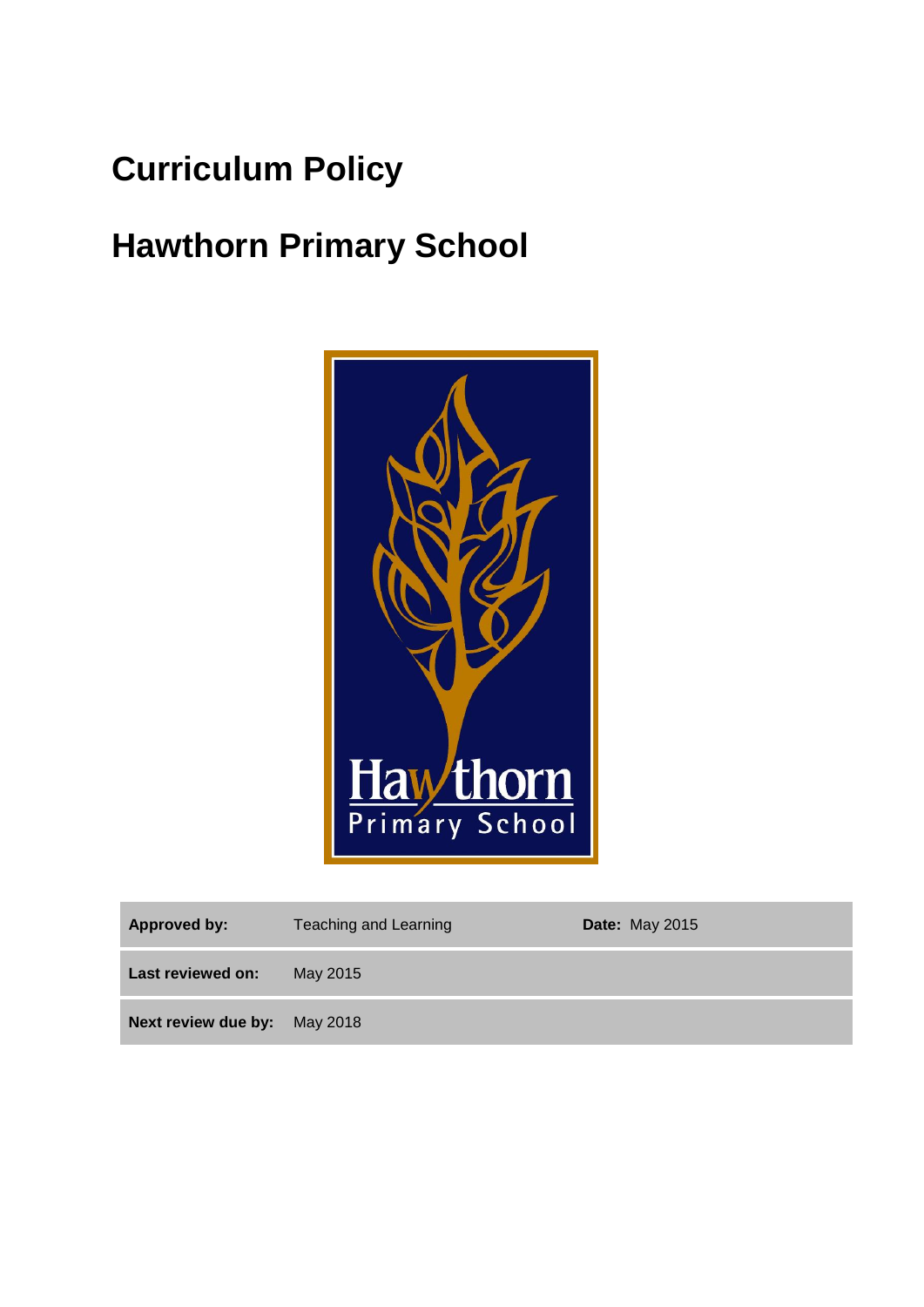## **Aim**

**At Hawthorn we want to give our children a curriculum that gives them the basic skills they need to be ready for the next stage of education at secondary school, the key skills they need for life and work, and a love for learning and finding things out. We want children to be excited about coming to school.**

## Basic skills

• the ability to read, write and speak in English, and to use mathematics at a level necessary to function at work and in society (ref: Basic Skills Agency)

## Key skills

- Communication being able to express themselves in speaking and writing and learn from others by listening and reading
- Problem solving in all subjects at school and real life situations
- Improving their own learning and performance understanding how to make their work better
- $\bullet$  Information technology using ICT appropriately
- Application of number using understanding of numbers in real life situations
- Enquiry asking questions, finding things out
- Reasoning explaining
- $\bullet$  Information processing organising ideas and information
- Creative thinking using imagination and having new ideas
- Evaluation making judgements and decisions about how to improve work
- Self awareness knowing how they feel and learn
- Managing feelings knowing what to do about feelings (learn how to deal with anger etc)
- Motivation wanting to succeed
- Empathy understanding how others feel
- $\bullet$  Social skills being able to work in groups

## **How we do this**

What we teach is very carefully planned for each class:

• The curriculum is planned according to the children's needs, within the new National Curriculum 2014 framework. Children are involved in the initial discussions about their termly or half-termly topics so that their interests and needs can be met. We follow a thematic curriculum approach so that children can see how links can be made within and across the wider curriculum.

We teach:

- English
- Maths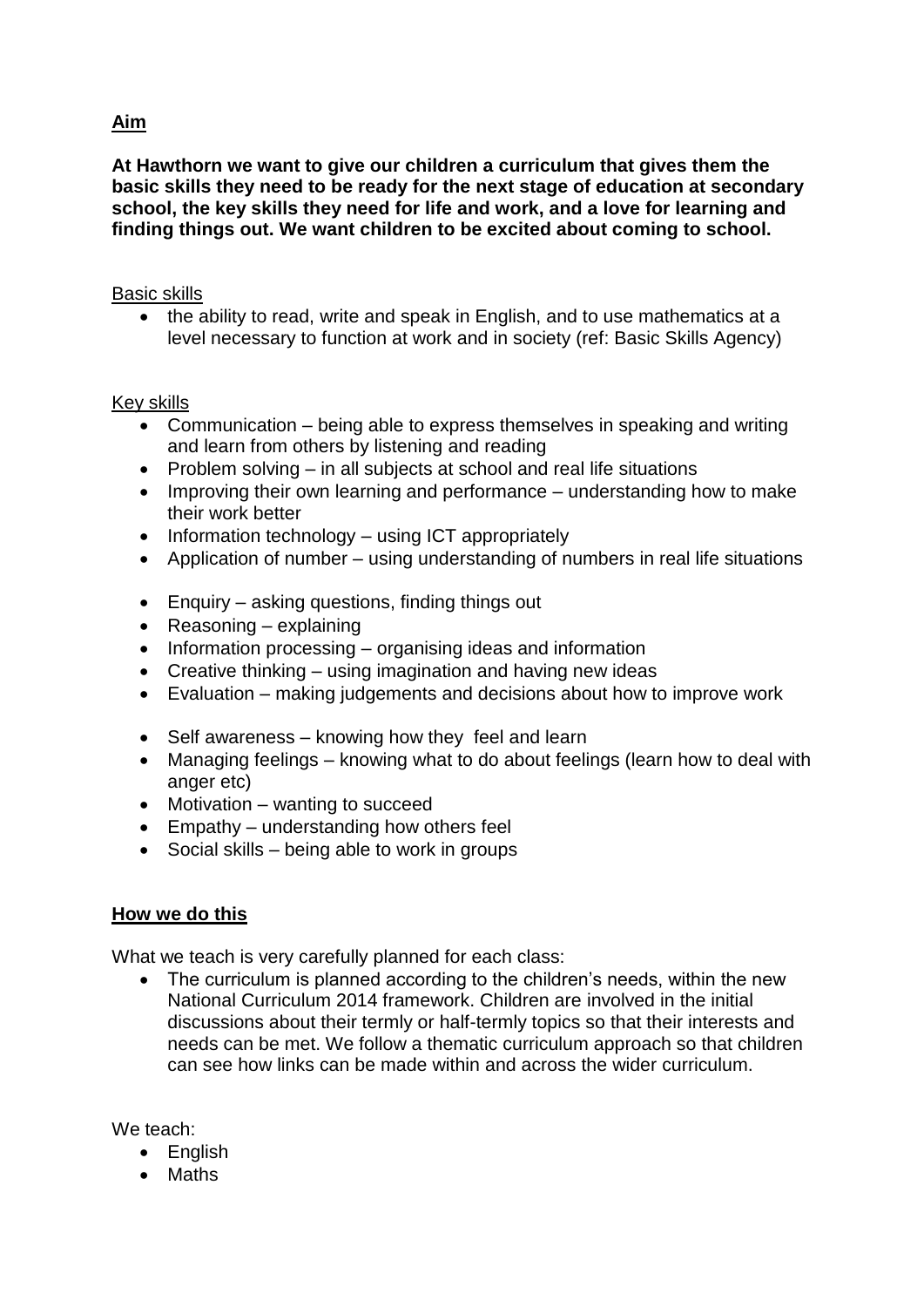- Science
- Geography
- History
- French
- Art
- Design & Technology
- Music delivered as part of the In Harmony music project
- $\bullet$  PF
- Personal ,Social, Health & Citizenship Education (PSHCE)
- Religious Education

## **English**

There are several components to the English curriculum:

- Spoken language and listening skills
- Reading
- Writing
- Phonics
- Spelling
- Grammar and punctuation

Phonics is a comprehensive reading strategy and programme delivered from Reception and across Key Stage 1 every day - we believe a systematic approach enables children to develop their reading and therefore their writing skills more effectively. Phonics also provides the necessary foundations for accurate independent spelling later on. Children who need extra Phonics input at Key Stage 2 continue to receive a systematic programme, until their class teacher is confident that they are using their phonic knowledge to help decode and understand any unfamiliar words in a variety of texts and genres. We ensure all teachers and teaching assistants across the school are given regular opportunities to watch effective Phonics lessons as part of their on-going professional development. Year 1 children have a Phonics Screening check in June every year, and those children in Year 2 who did not achieve the required standard whilst in Year 1 re-take the screening check at the end of Year 2.

We use the Letters and Sounds Phonics programme throughout school. We also use elements of the Read Write Inc scheme, such as the reading scheme books, which are an excellent resource. The other main reading scheme books we use are Oxford Reading Tree.

Reading strategies our teachers use regularly include:

- Skimming and scanning
- Close reading of a text
- Developing comprehension (reading for meaning) skills through: activating children's prior knowledge; prediction; questioning and clarifying; imagining; and summarising
- Decoding using phonics skills and understanding the context of the word in the text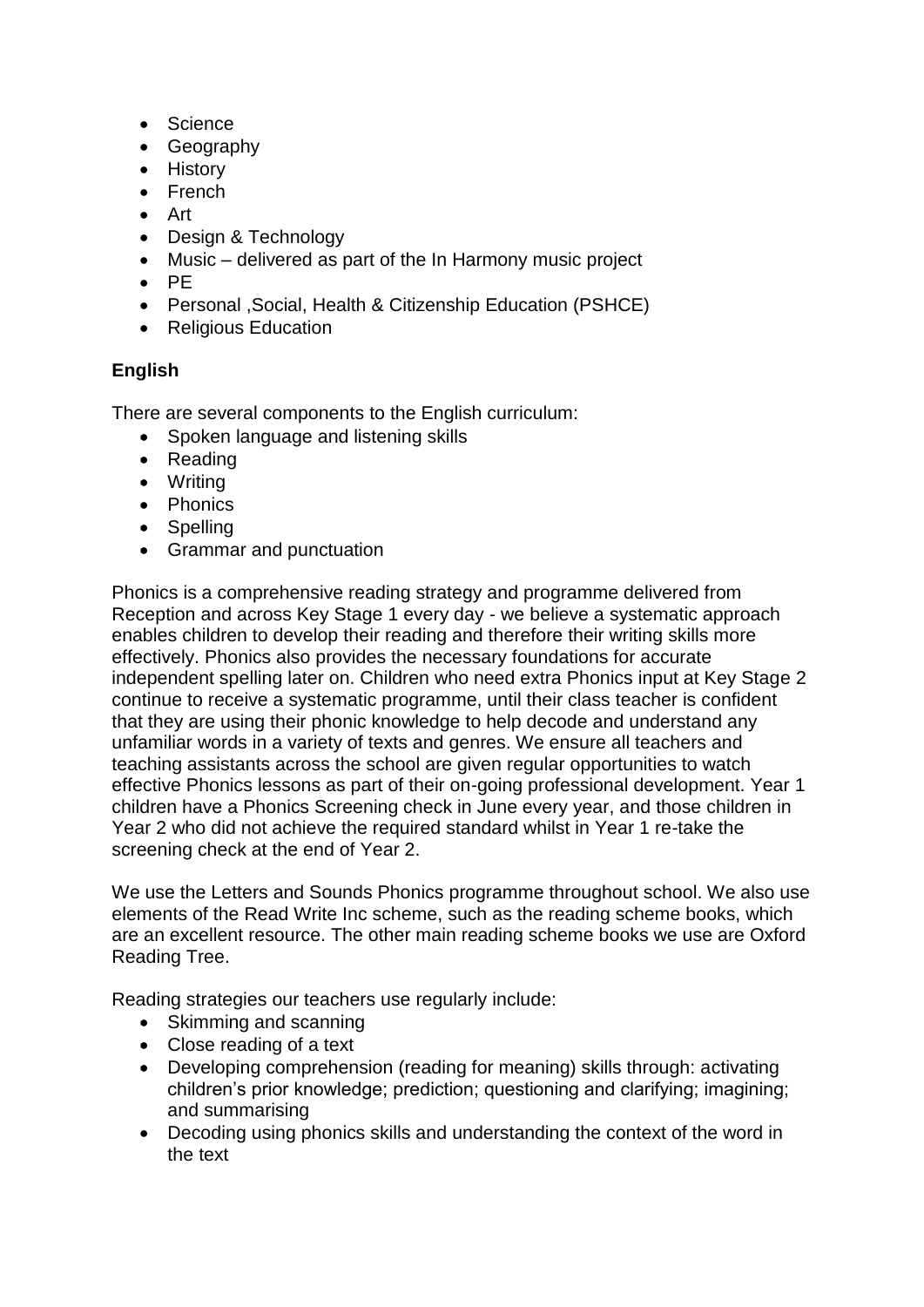Spoken Language and Listening is an integral part of any curriculum area. We develop children's language in a variety of ways. For instance:

- maintaining a language-rich learning environment
- teaching children how to engage in conversation and debate through our Speaking and Listening project
- sharing stories
- using drama strategies like hot-seating
- holding an after-school debating club for children in Year 6

We are currently part of a local authority project focusing on Speaking and Listening.

We read in a number of different ways, all of which are planned for to ensure high quality direction and support where appropriate:

- home readers
- shared reading with the whole class
- guided reading with a group in class
- hearing individual children read
- children reading independently

Children's progress in reading is tracked through our pupil tracking system (attainment and progress) and teachers and teaching assistants use reading records to record children's reading at any given time.

We have a wide selection of fiction and non-fiction books, available in our newlydeveloped Library, in classrooms and in the Key Stage 2 Guided Reading area.

Writing is approached in a practical way. We recognise that many of our children have limited experience of the wider world, so we endeavour to give children as wide a range of experiences as we can so that they can write knowledgably and meaningfully. We explore the different non-fiction genres, and all the different aspects of fiction writing. The expectation is that by the time they leave us at the end of Year 6, they will have mastered both genres and forms of writing and can write independently.

The Spelling, Punctuation and Grammar aspects of the new English curriculum are taught in a number of different ways, including discrete lessons where it is deemed appropriate, or through the use of the class reading material, or as part of a more general shared writing lesson. Handwriting is taught in a cursive style from Reception, and we expect high standards of presentation in all aspects of pupils' work.

## **Maths**

Maths is broken down into four Maths Attainment strands:

- MA1 Using and Applying
- MA2 Numbers and the Number System
- MA3 Shape, Space and Measures
- MA4 Handling Data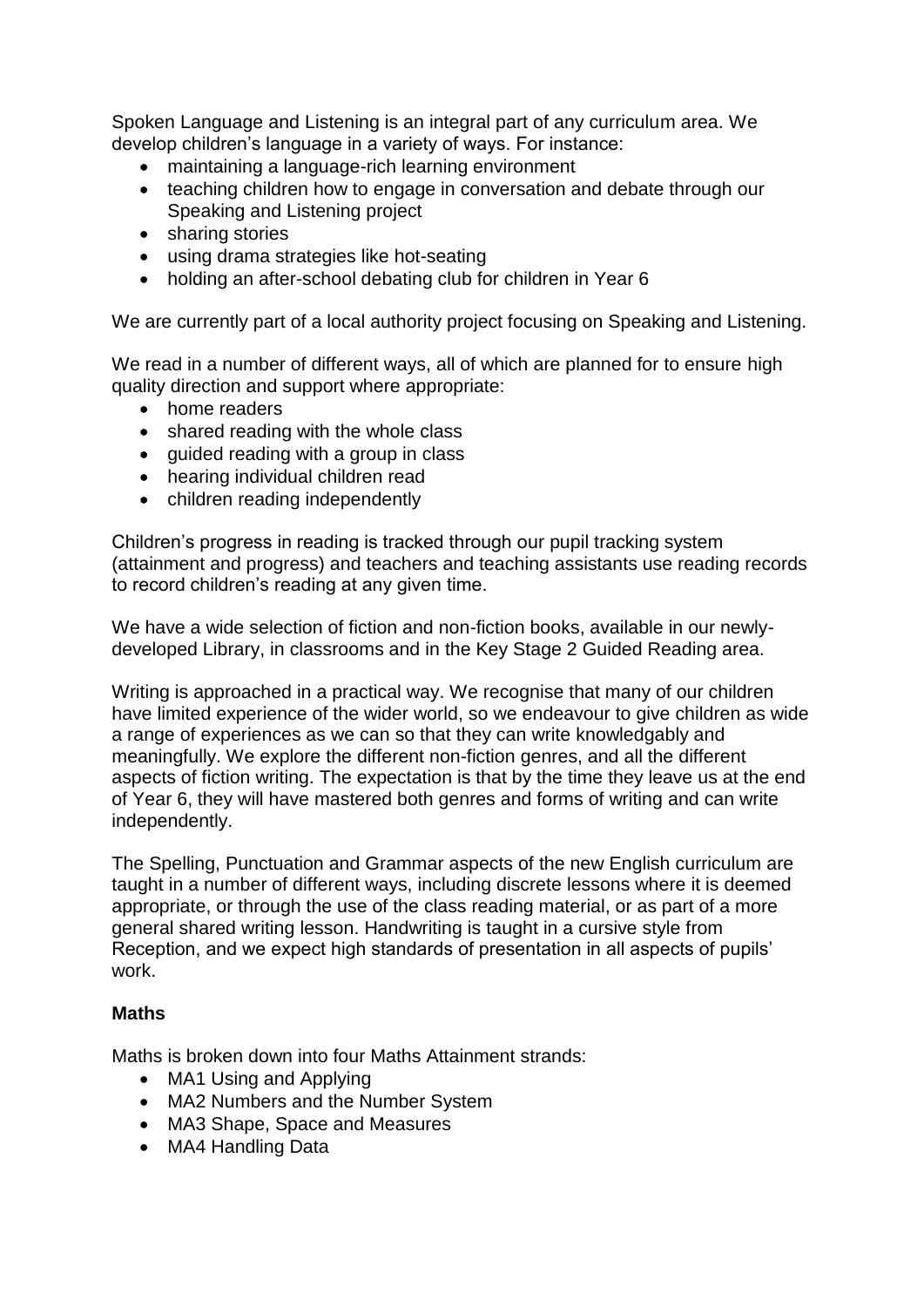Maths is approached in a practical way and many opportunities are created for the children to apply their mathematical knowledge into many different situations outside the classroom. Real life maths is a crucial life skill and therefore forms an integral part of our Maths curriculum.

We currently use Assessing Pupils Progress sheets (APPs) for every child so that we have a clear picture of progress and attainment for each child, and can then identify next steps in their learning (see Assessment policy). From September 2015, we will be using the Newcastle Primary Assessment scheme as it matches the new National Curriculum more appropriately.

## **The wider curriculum**

Within the framework of the new National Curriculum 2014, we link aspects of the curriculum in a thematic way so that children's learning is given context and meaning.

With the children, the class teacher identifies aspects of the topic given that they would like to focus on over the duration of their learning. From these initial discussions, the teacher is then able to devise a topic web that illustrates a thematic approach to the topic. Teachers work with their peers to develop ideas and expertise.

Medium term plans go with the topic web to explain what is going to be taught throughout the length of the topic. Opportunities for extended writing across the topic are identified so that we can maintain a rigorous focus on developing writing across school.

Not all subjects will be covered each term but all objectives (from the 2014 National Curriculum) will be covered across the Key Stages.

R.E is taught discretely and in accordance with the agreed local authority RE syllabus.

Daily plans show the specific objectives being covered and the activities all groups of children will be doing to meet these objectives. Plans are flexible and will change as a result of assessment for learning to meet the needs of individual children.

Ongoing training is given to teachers in all aspects of the curriculum.

From September 2012 for the following three years, we are part of a world-wide project, El Sistema, which in the UK is known as In Harmony (see [www.ihse.org.uk\)](http://www.ihse.org.uk/). This is a social inclusion project which seeks to raise esteem, confidence, health and academic performance through learning to play an orchestral instrument. Children will have the opportunity to play in small ensembles and ultimately a school orchestra. This work will be carried out in conjunction with the The Sage Gateshead and Royal Northern Sinfonia.